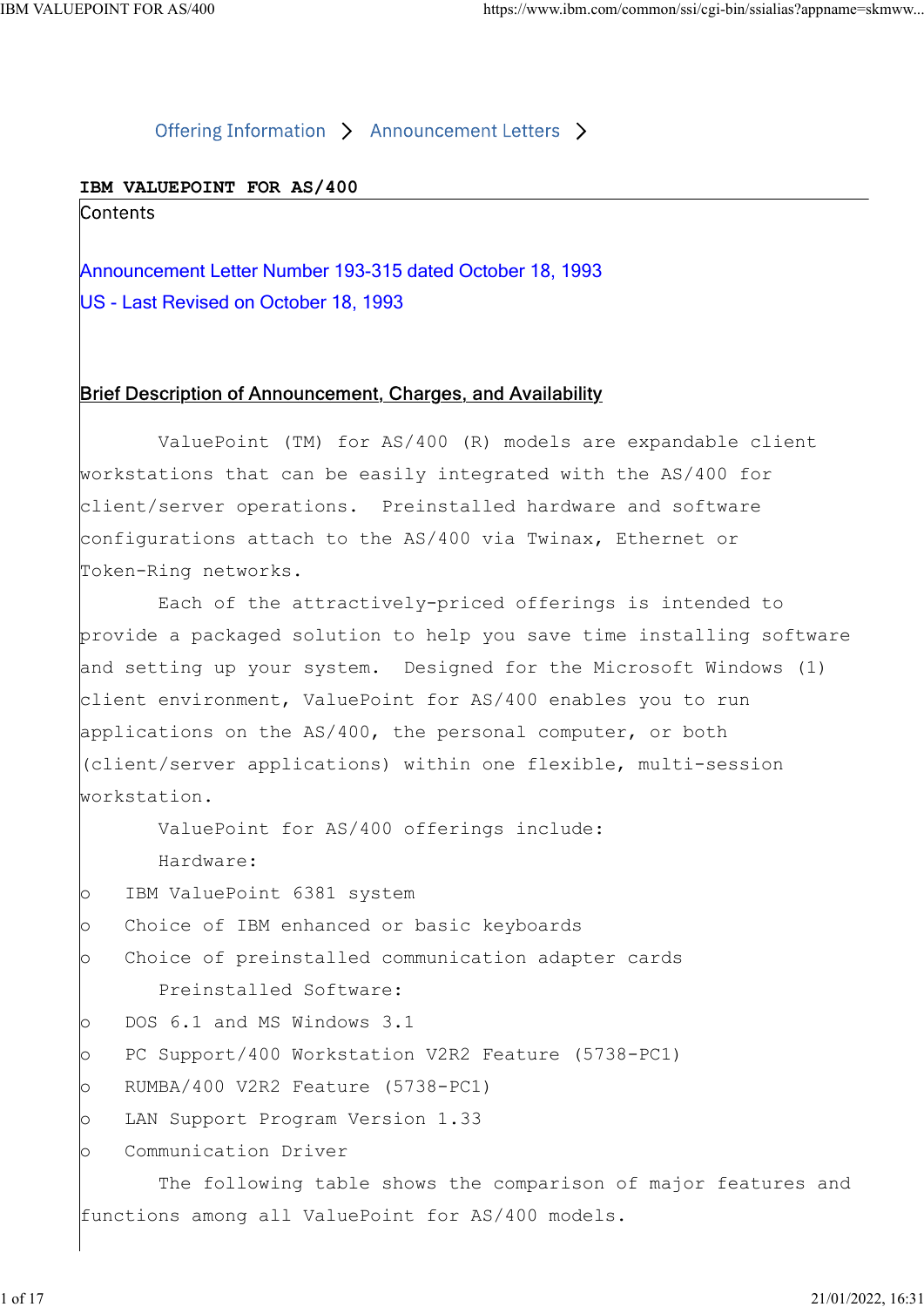| Machine Type                                                                                                                                                                                                                              |                               |                                                                                                            |  | 6381 |       |                                                         |  |  |  |
|-------------------------------------------------------------------------------------------------------------------------------------------------------------------------------------------------------------------------------------------|-------------------------------|------------------------------------------------------------------------------------------------------------|--|------|-------|---------------------------------------------------------|--|--|--|
| FPO   FRO   FNO   FN1   MPO   MRO   MNO   MN1  <br>  Model                                                                                                                                                                                |                               |                                                                                                            |  |      |       |                                                         |  |  |  |
| $\vert$ CPU                                                                                                                                                                                                                               | $ $ 486SX-25 $ $ 486DX-33 $ $ |                                                                                                            |  |      |       |                                                         |  |  |  |
| Slots x Bays                                                                                                                                                                                                                              |                               |                                                                                                            |  |      | 3 X 3 |                                                         |  |  |  |
| $ $ RAM                                                                                                                                                                                                                                   |                               | 4MB                                                                                                        |  |      |       |                                                         |  |  |  |
| Hard Disk (MB)   120MB   212MB                                                                                                                                                                                                            |                               |                                                                                                            |  |      |       |                                                         |  |  |  |
| Attachment Card                                                                                                                                                                                                                           |                               |                                                                                                            |  |      |       |                                                         |  |  |  |
| Twinax $ X  +  X $                                                                                                                                                                                                                        |                               |                                                                                                            |  |      | X     |                                                         |  |  |  |
| Token-Ring     X                                                                                                                                                                                                                          |                               |                                                                                                            |  |      |       | $\vert$ $\vert$ $\vert$ $\vert$ $\vert$ $\vert$ $\vert$ |  |  |  |
| $\mathbf{L}$<br>Ethernet-10Base2         X         X                                                                                                                                                                                      |                               |                                                                                                            |  |      |       |                                                         |  |  |  |
| Ethernet-10BaseT           X         X  <br>$\vert$                                                                                                                                                                                       |                               |                                                                                                            |  |      |       |                                                         |  |  |  |
| Planned Availability Date: November 18, 1993.<br>(TM) Trademark of International Business Machines Corporation.<br>(R) Registered trademark of International Business Machines<br>Corporation.<br>(1) Trademark of Microsoft Corporation. |                               |                                                                                                            |  |      |       |                                                         |  |  |  |
| IN BRIEF                                                                                                                                                                                                                                  |                               |                                                                                                            |  |      |       |                                                         |  |  |  |
| Preinstalled hardware and software eases set up of client<br>$\circ$                                                                                                                                                                      |                               |                                                                                                            |  |      |       |                                                         |  |  |  |
| workstations for the AS/400                                                                                                                                                                                                               |                               | Eight models based on the popular IBM ValuePoint 6381                                                      |  |      |       |                                                         |  |  |  |
| $\circ$<br>Choice of connections:                                                                                                                                                                                                         |                               |                                                                                                            |  |      |       |                                                         |  |  |  |
| $\circ$<br>Twinax                                                                                                                                                                                                                         |                               |                                                                                                            |  |      |       |                                                         |  |  |  |
| Token-Ring                                                                                                                                                                                                                                |                               |                                                                                                            |  |      |       |                                                         |  |  |  |
| Ethernet                                                                                                                                                                                                                                  |                               |                                                                                                            |  |      |       |                                                         |  |  |  |
| $\circ$                                                                                                                                                                                                                                   |                               |                                                                                                            |  |      |       |                                                         |  |  |  |
| $\circ$                                                                                                                                                                                                                                   |                               | Designed for Microsoft Windows client environment<br>Meets IBM's high standards of quality and reliability |  |      |       |                                                         |  |  |  |
| Offers IBM service and support<br>$\circ$                                                                                                                                                                                                 |                               |                                                                                                            |  |      |       |                                                         |  |  |  |
|                                                                                                                                                                                                                                           |                               |                                                                                                            |  |      |       |                                                         |  |  |  |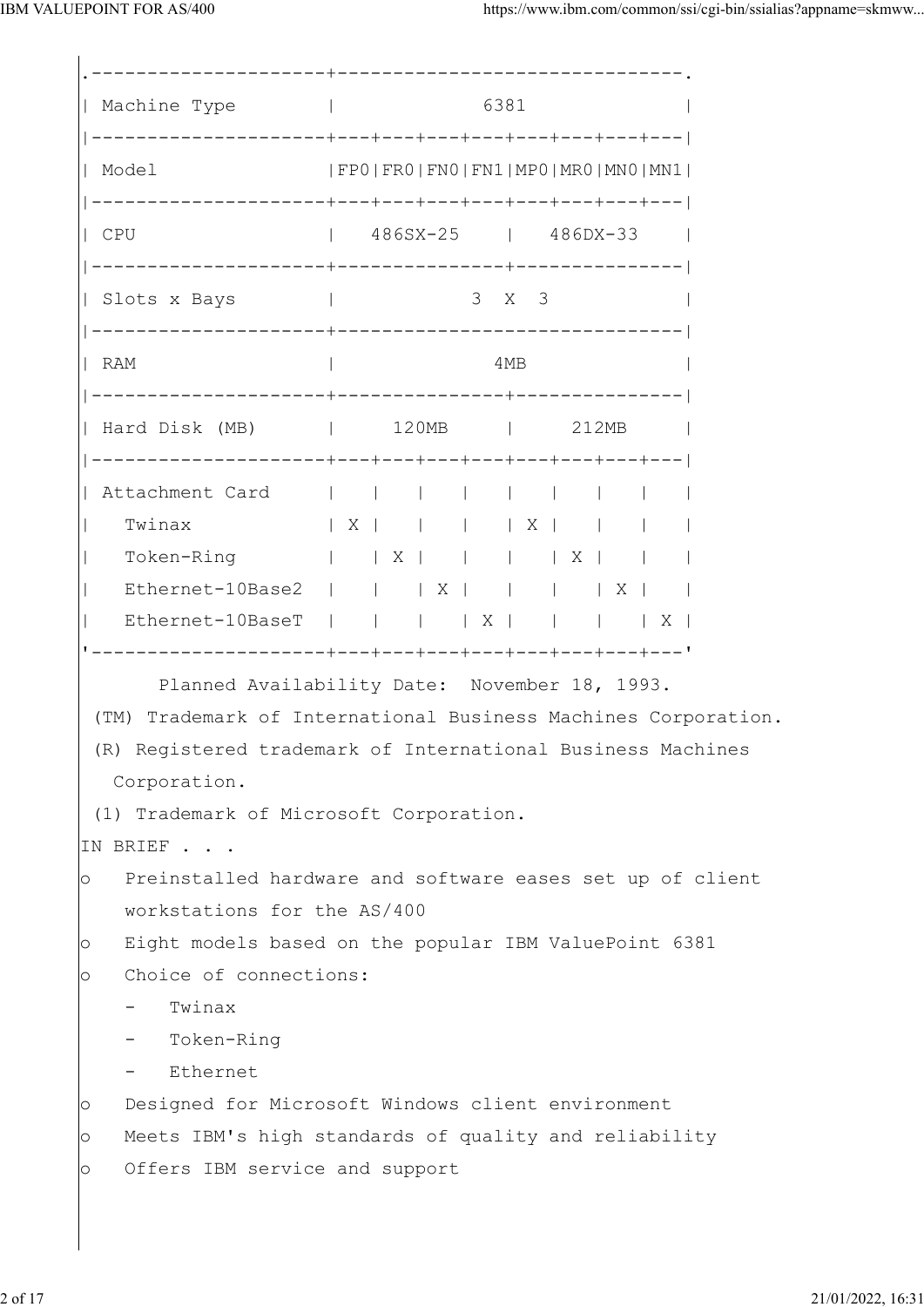# Customer Letter Section

# END-USER PRODUCTIVITY

The preinstallation of DOS, Windows, Communication Adapter Feature, PC Support/400 and RUMBA/400 greatly eases the setup of the workstation. The convenience of installing this prepackaged solution results in considerable time savings and lessens the need for technical expertise at the installation site.

### BUSINESS SOLUTION

The ValuePoint for AS/400 provides in one package the components needed for a high-function PC workstation on an AS/400 system. GROWTH ENABLEMENT

The ValuePoint for AS/400 incorporates the advanced support required by modern client/server applications. It becomes the preferred workstation for an AS/400 Microsoft Windows client.

 It can execute host-based AS/400 applications, DOS and Windows programs and client/server applications.

 Growth toward client/server applications in an AS/400 environment is greatly enhanced with the ValuePoint for AS/400 ensuring compatibility with PC upgrades as the customer's needs increase.

 The ValuePoint for AS/400 is preloaded with PC Support/400 V2R2. If, at any time, the AS/400 is updated with a different release of PC Support/400, the customer can use the update function built into the PC Support/400 product to have the AS/400 update the ValuePoint client workstation with the matching level of PC Support/400.

PRODUCT POSITIONING

The following models are available:

o 6381-FPO: Based on 6381-F30 (486SX, 25MHz, 3 x 3, 120MB, 4MB) 5250 Twinax

- o 6381-FRO: Based on 6381-F30 Token-Ring
- o 6381-FNO: Based on 6381-F30 Ethernet 10Base2
- o 6381-FN1: Based on 6381-F30 Ethernet 10BaseT
- o 6381-MPO: Based on 6381-M30 5250 Twinax (486SX, 33MHx, 3 x 3, 212MB, 4MB)
- o 6381-MRO: Based on 6381-M30 Token-Ring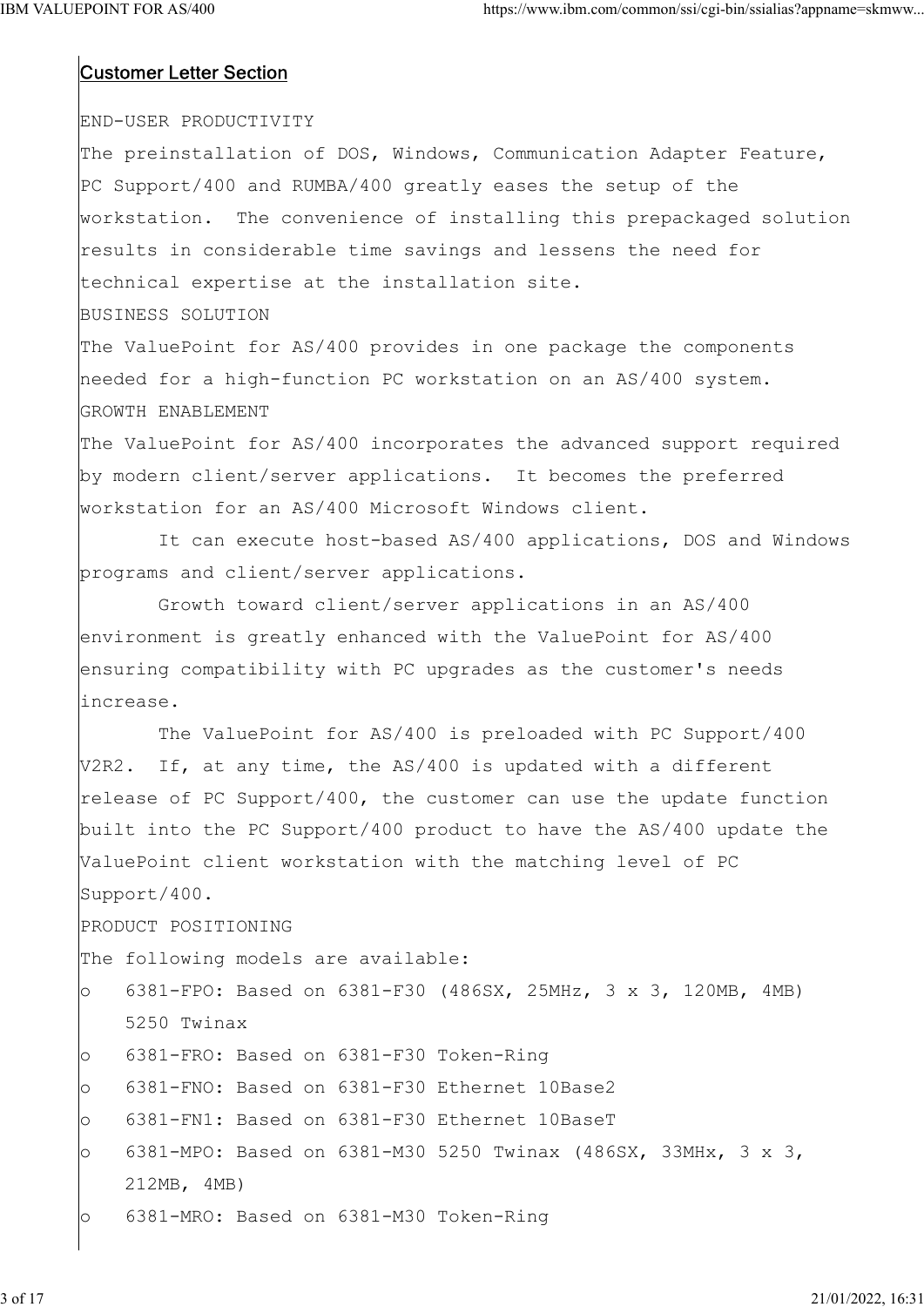o 6381-MNO: Based on 6381-M30 Ethernet 10Base2 o 6381-MN1: Based on 6381-M30 Ethernet 10BaseT EDUCATION SUPPORT For PC Support/400 education support, refer to descriptions of classroom and self-study courses contained in the SKILL DYNAMICS (TM) CATALOG OF EDUCATION (G320-1244). Call Skill Dynamics, an IBM Company, at 800-IBM TEACh (426-8322) for schedules and enrollments. PUBLICATIONS The following publications are shipped with the product. Contact your IBM representative to order additional copies. ORDER PART TITLE TITLE SERVICES IN THE SERVICE RELATIONS OF THE RELATIONS OF THE RELATIONSHIPS AND NUMBER AND NUMBER User's Guide Package -- 6381 FXX S71G-4136 71G4136 User's Guide Package -- 6381 MXX S71G-4137 71G4137 Additional copies of the following publications are not available. PS/ValuePoint (TM) for AS/400 Setup Directions 21F1796 IBM DOS 6.1 71G4203 MS Windows Version 3.1 71G4264 LAN Support Program Version 1.33 93F2456 Guide to Operations, Twinax extended to the SSF1205 Guide to Operations, Token-Ring 73G2033 Guide to Operations, Ethernet 60G3301 The following publications may be ordered from your IBM representative. ORDER PART TITLE TITLE SERVICES IN THE SERVICE RELATIONS OF THE RELATIONS OF THE RELATIONSHIPS AND NUMBER AND NUMBER PC Support/400: DOS User's Guide SC41-8199 C418199 PC Support/400: DOS Installation Administration Guide C410006 C410006 Hardware Maintenance Service with Diskette S71G-4139 71G4139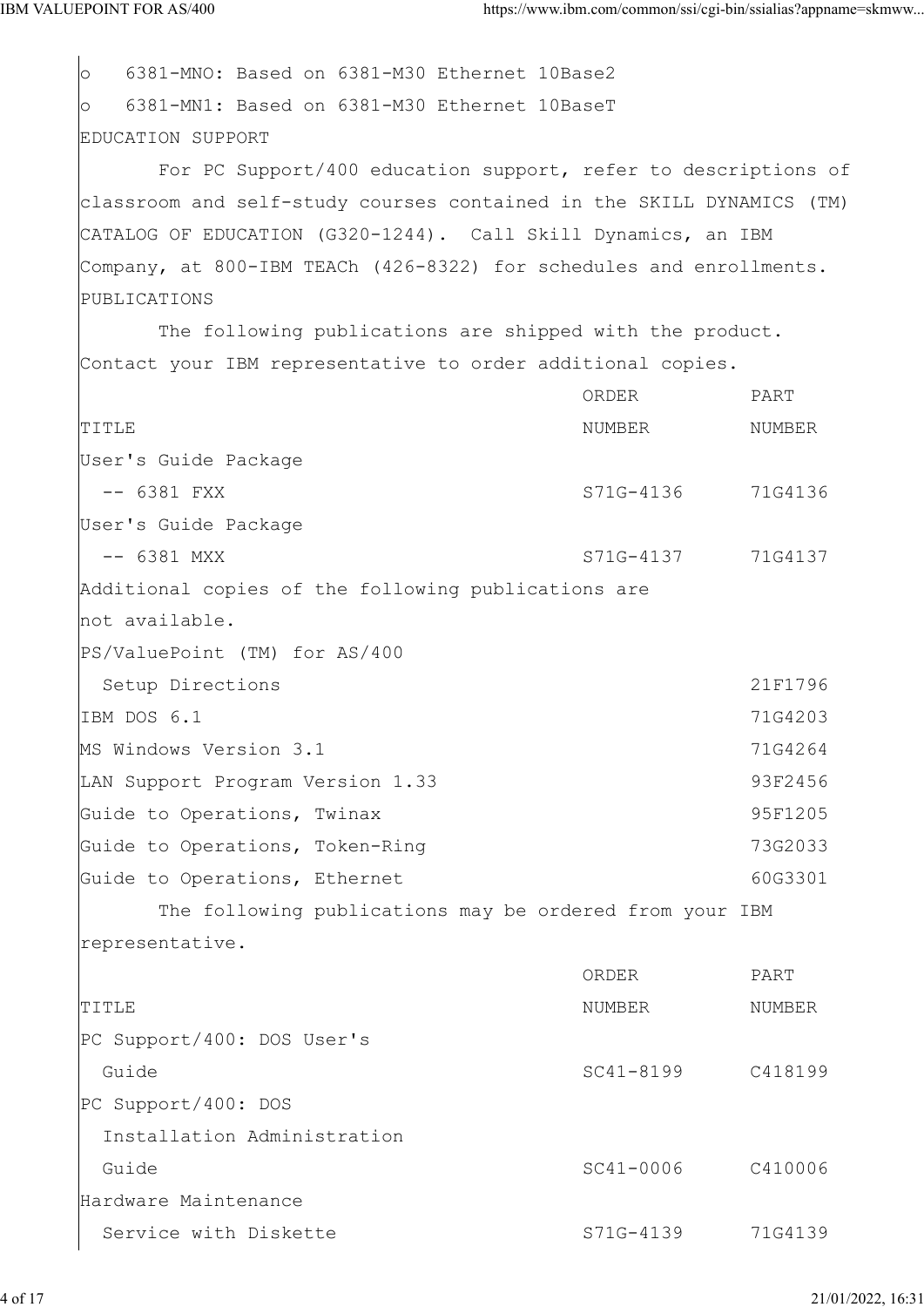PS/ValuePoint Technical Information Manual S71G-1873 71G1873 TECHNICAL INFORMATION SPECIFIED OPERATING ENVIRONMENT REQUIREMENTS: The AS/400 software preloaded on ValuePoint for AS/400 operates as part of a licensed program for the AS/400. The software that runs on ValuePoint for AS/400 is dependent on the software installed in the AS/400. The AS/400 prerequisite software includes: o PC Support/400 o RUMBA/400 PHYSICAL SPECIFICATIONS MACH TYPE/ STD. STD. STD. GRAP-MODEL PROC/ SLOTS/ (MB/ MEM. HF HICS COMM NUMBER MHZ BAYS NS) VRAM (MB) ADAPTER CARD 6381FP0 486SX-25 3X3 4MB/70 512KB 120 SVGA-LB Twinax 6381FR0 486SX-25 3X3 4MB/70 512KB 120 SVGA-LB TR 6381FN0 486SX-25 3X3 4MB/70 512KB 120 SVGA-LB Enet2 6381FN1 486SX-25 3X3 4MB/70 512KB 120 SVGA-LB EnetT 6381MP0 486DX-33 3X3 4MB/70 512KB 212 SVGA-LB Twinax 6381MR0 486DX-33 3X3 4MB/70 512KB 212 SVGA-LB TR 6381MN0 486DX-33 3X3 4MB/70 512KB 212 SVGA-LB Enet2 6381MN1 486DX-33 3X3 4MB/70 512KB 212 SVGA-LB EnetT COMMON TO ALL MODELS: o One 3.5-inch, 1.44MB diskette drive standard o 4MB memory standard. o 512KB video RAM standard (DRAM) o External (L2) cache sockets on planar board (MXX models only) o VESA Local Bus SVGA video: 640 x 480, 800 x 600, 1024 x 768, 1280 x 1024 o MFI enabled (entry level, with 132 column support in some graphic modes) o Two Serial ports (9-pin) o One Parallel port o Keyboard port o Pointing device port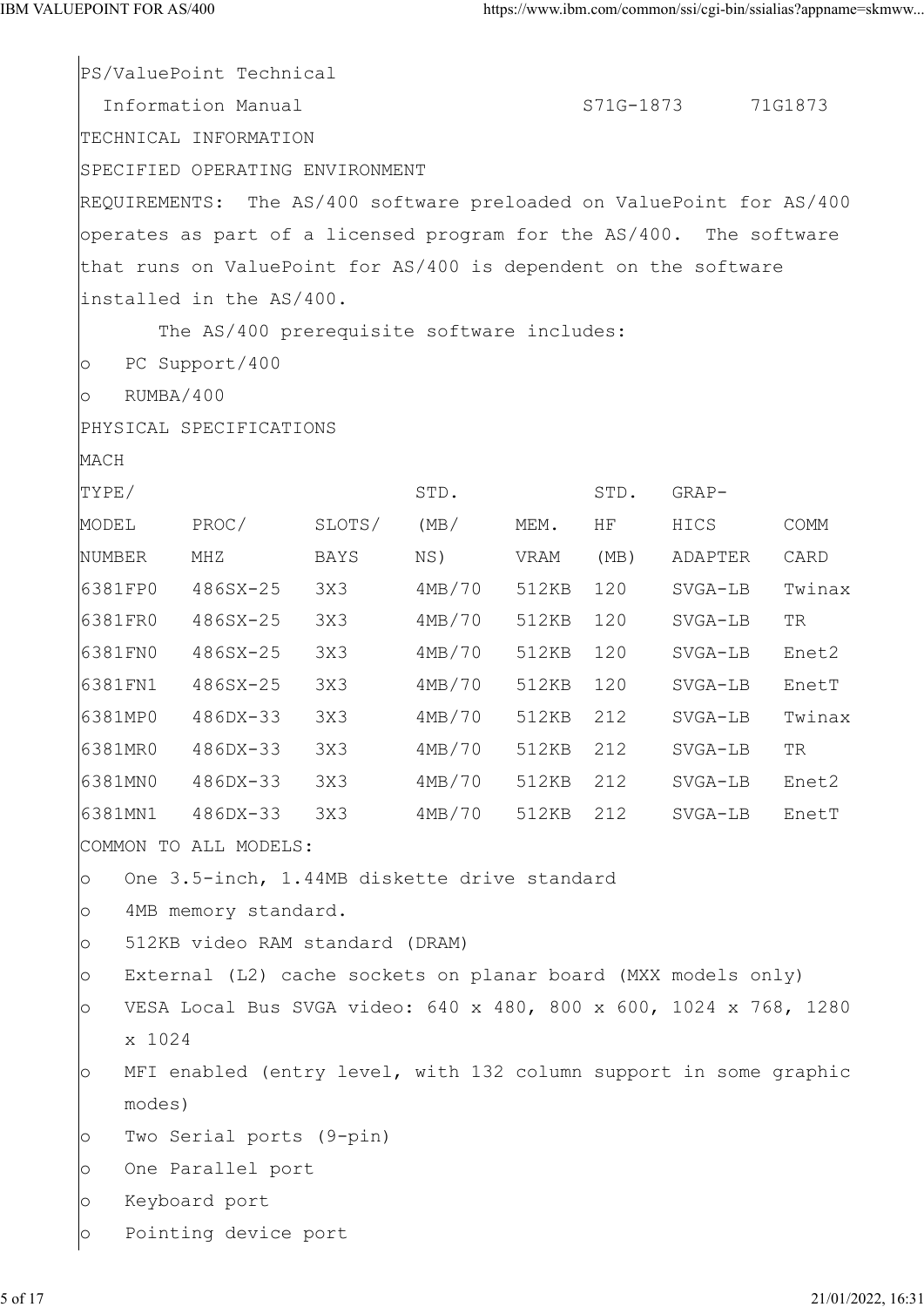```
o IBM Enhanced or Basic keyboards
o Mouse
       The standard hard files for the ValuePoint for AS/400 are
120MB and 212MB.
DRIVE SPECIFICATIONS:
Formatted capacity* 120MB** 212MB**
Average media data
rate 12Mb/sec 17-31Mb/sec
Average seek time 15ms 13ms
Average latency 5.5ms 9.0ms
\text{Sector} Interleave 1:1 1:1 1:1
Interface AT (R) (IDE) AT AT (IDE)Lookahead Buffer
 (Cache) 64KB 128KB
 Actual user-accessible capacity may vary slightly based on
   different operating environments.
** MB = Million Bytes
MECHANICAL SPECIFICATIONS:
o 6381 Dimensions/Weights
    - Width: 360 mm (14.2 inches)
      Depth: 420 mm (16.5 inches)
      Height: 122 mm (4.8 inches)
      Weight: 8.1 kg (17.8 pounds) (Min. configuration)
      Weight: 10.1 kg (22.3 pounds) (Max. configuration)
o Electrical
       100-watt power supply; dual voltage, controlled by switch on
       back of unit
       - 100-125 (nominal) V ac; 50-60 Hz; 4 Amp (max)
        - 200-245 (nominal) V ac; 50-60 Hz; 2 Amp (max)
o Ambient Air Temperature
       System on: 10.0 (degs) - 32.0 (degs) C (50 (degs) - 90
        (degs) F at 0 to 2134 m) (0 to 7000 feet)
       System off: 10.0 (degs) -- 43.0 (degs) C (50 (degs) -- 110
        (degs) F at 0 to 2134 m) (0 to 7000 feet)
o Noise Level
      Declared Acoustical Noise Emissions (idle mode): LWAd = 4.8
bels and the set of \mathcal{L}
```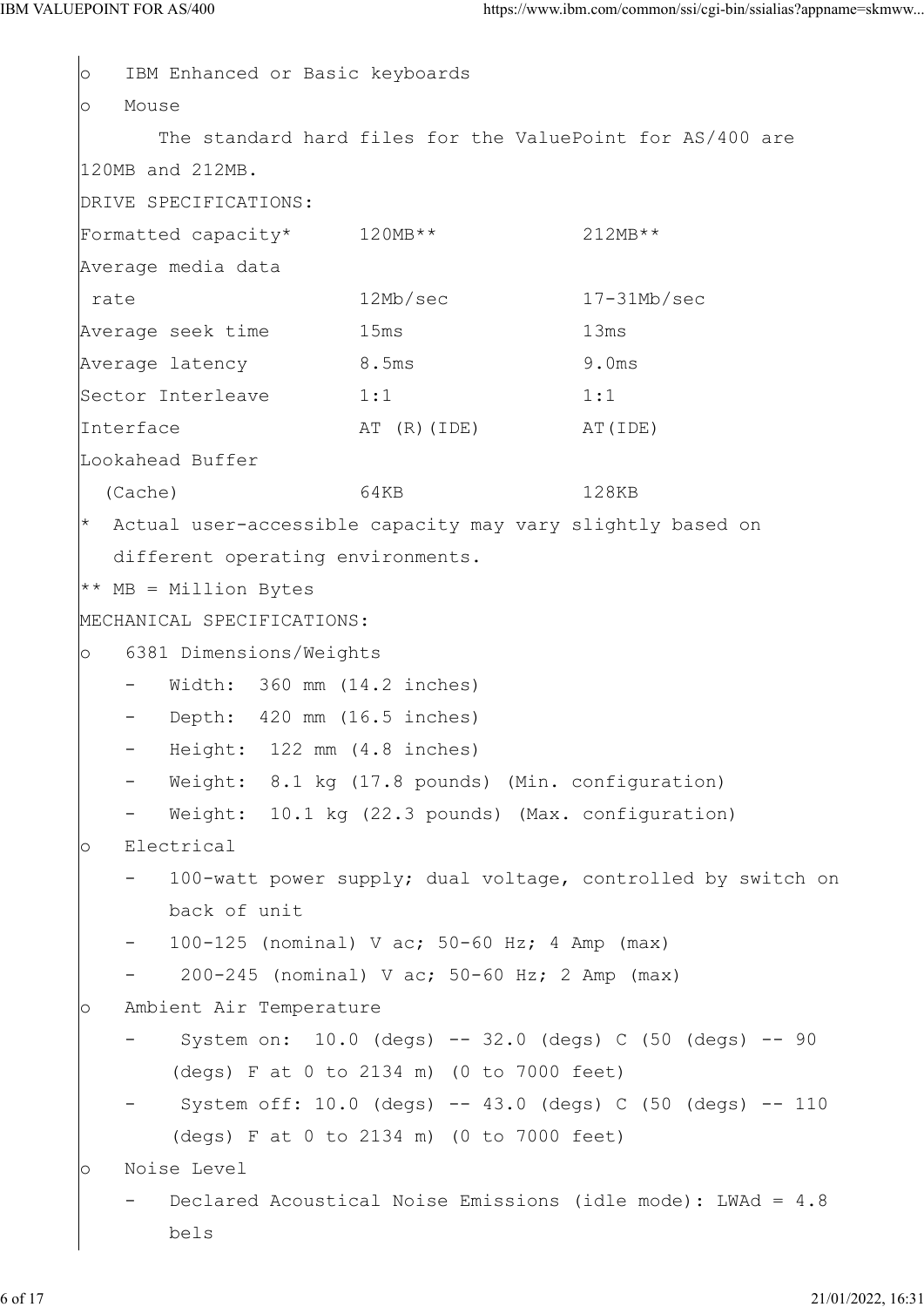NOTE: The noise emission level stated is the declared (upper limit) A-weighted sound power level, in bels, for a random sample of machines, typically configured and operating in idle mode; that is, powered on, but no DASD read/write or other I/O activity. All measurements have been made in accordance with ANSI S12.10, and reported in conformance with ISO 9296. EQUIPMENT APPROVALS: o FCC -- Certified to comply with Part 15 FCC Rules, Class B limits  $\circ$  UL -- UL 1950, First Edition (U.S. legal -- OSHA) o CSA -- C22.2 No. 950 (Canadian legal) o NOM All ValuePoint for AS/400 systems are ISO capable when used with an ISO capable monitor and appropriate software. OPERATING ENVIRONMENT: o Temperature: 10 (degs) to 32 (degs) C (50 (degs) to 90 (degs) F) o Relative Humidity: 8% to 80% o Heat Output: 515 Kcal/Hr or BTU (max.) o Electrical power: 90 -- 137V ac, .30 KVA (max.) 180 -- 265V ac, .30 KVA (max.) o Capacity of Exhaust: 8.5 Cubic meter/min. 20 CMF o Noise level: 5.2 DB o Leakage and starting current: 450uA/77Ampere MACHINE REQUIREMENTS MONITORS: Monitors supported by the IBM ValuePoint 6381 systems are: o 63XX series color monitors (VGA and SVGA modes) o 85XX series color monitors (VGA only) 9524, 9525, 9521 and 9527 color monitors NOTE: The 6317, 6324, 6325, 9524 and 9525 color monitors are ISO 9241-3 enabled. NOTE: All other 95XX monitors are not supported on ValuePoint systems. VIDEO: The IBM PS/ValuePoint 6381 system has Video Electronics Standard Association (VESA) Local Bus SVGA graphics. Operating system/driver support is required to provide the following SVGA modes. Drivers for DOS and Windows are provided.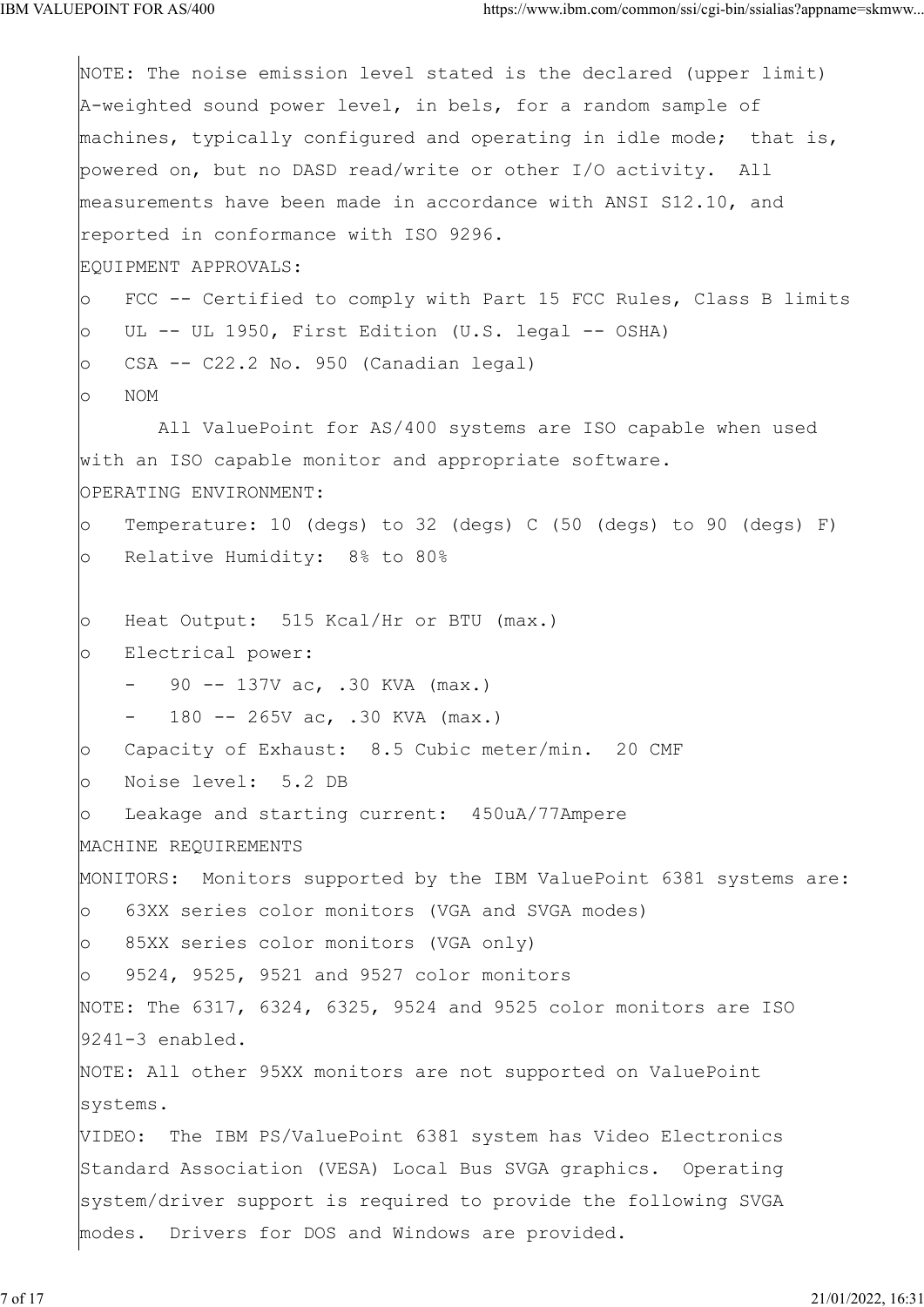All models support the following VGA and high performance SVGA video modes: o 640 x 480 x 16 (60, 72Hz) (512KB) o 640 x 480 x 256 (60, 72Hz) (512KB) o 640 x 480 x 64K (60, 72Hz) (1MB) o 640 x 480 x 16M (60Hz) (1MB) o 800 x 600 x 16 (56, 60, 72Hz) (512KB) o 800 x 600 x 256 (56, 60, 72Hz) (512KB) o 800 x 600 x 64K (56, 60Hz) (1MB) o 1024 x 768 x 16 (60, 70, 72Hz) (512KB) o 1024 x 768 x 256 (60, 70, 72Hz) (1MB) o 1280 x 1024 x 16 (43Hz) (I) (1MB) NOTE: All modes are non-interlaced unless otherwise noted. (I) indicates interlaced. NOTE: The monitor attached should support the modes and frequencies desired. MFI modes 2, 3 and 4 are supported. MFI mode 5 (132 columns) is supported in some graphics modes. PROGRAMMING REQUIREMENTS: OPERATING SYSTEM SOFTWARE: The operating system environments for ValuePoint for AS/400 will be DOS Version 6.1 and Microsoft Windows 3.1. This operating system will be preinstalled on all models. COMPATIBILITY: ValuePoint for AS/400 models are compatible with the IBM Personal Computer, Personal Computer XT (TM) and Personal Computer AT (R) at the BIOS interface level (BIOS not identical) and at most hardware interfaces. IBM ValuePoint 6381 models have been designed to maintain compatibility with existing personal computer software and non-timing dependent features. Due to the high level of integration, some features, such as Personal Computer XT and Personal Computer AT memory upgrades and graphic adapters are not supported. ValuePoint for AS/400 has not been tested with all non-IBM features/options.

LIMITATIONS:

o With 32-bit addressing the maximum memory address space on ValuePoint for AS/400 models is 64MB. Of this 64MB memory address space, the system requires 384K for its use. This leaves a maximum of 63.6MB of the memory address space for customer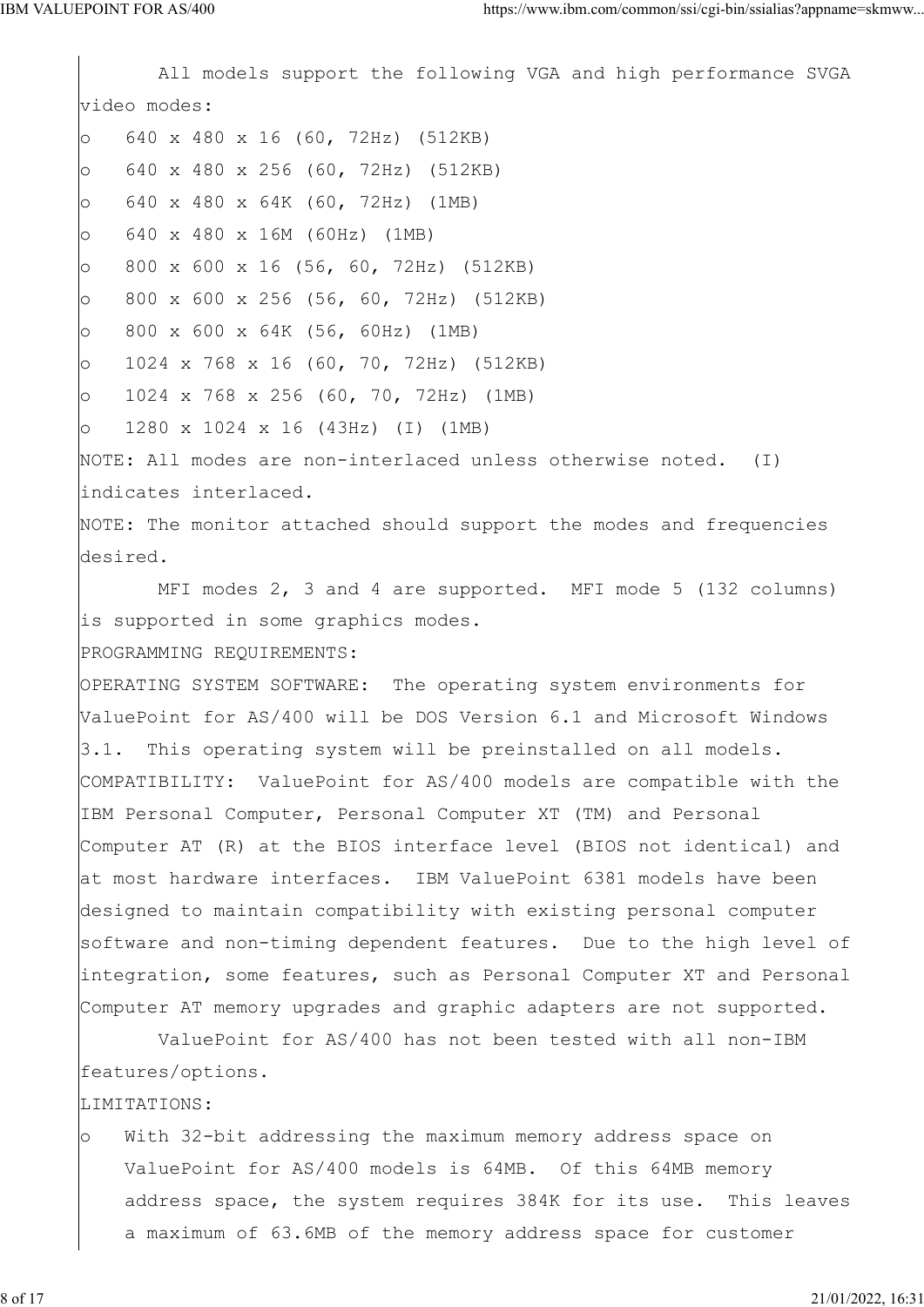|         | usage. An additional 128KB of the memory address space is             |
|---------|-----------------------------------------------------------------------|
|         | required for system usage if BIOS/POST is copied to RAM for           |
|         | execution.                                                            |
| $\circ$ | 72-pin (80ns, 70ns) single RAS Memory SIMMs, 64MB maximum memory.     |
| $\circ$ | Maximum External (L2) cache memory supported is 256KB (MXX            |
|         | models).                                                              |
| $\circ$ | Maximum Video RAM supported is 1MB.                                   |
| $\circ$ | Maximum number of hard files supported is 2.                          |
| $\circ$ | Maximum IDE hardfile size supported is 528MB.                         |
| $\circ$ | Maximum number of diskette drives supported is 2.                     |
| $\circ$ | SVGA DOS/Windows support is on the video driver diskettes shipped     |
|         | with the systems                                                      |
| $\circ$ | The IBM Token-Ring Network Adapter II is designed and recommended     |
|         | to be used in systems with a maximum of 16MB of memory.               |
| $\circ$ | If all I/O card slots are populated, average wattage of the I/O       |
|         | cards should be limited to 8.5 Watts. Populating all I/O card         |
|         | slots with options that have an average load of greater than 8.5      |
|         | Watts will cause recommended thermal limits in the I/O card area      |
|         | to be exceeded.                                                       |
|         | PLANNING INFORMATION                                                  |
|         | CUSTOMER RESPONSIBILITIES: The ValuePoint for AS/400 is designated    |
|         | as customer setup (CSU).                                              |
|         | CABLE ORDERS: The communication attachment cable (Twinax,             |
|         | Token-Ring, Ethernet) is not included and must be ordered separately. |
|         | The part numbers listed below may be changed or discontinued          |
|         | by the supplier due to business need. Refer to these part numbers as  |
|         | an initial reference point.                                           |
|         | Cabling:                                                              |
|         | ValuePoint for AS/400 requires customer-supplied cables to            |
|         | connect the AS/400. The following are recommended cables for          |
|         | Ethernet, Token-Ring or Twinaxial connections and assumes an existing |
|         | AS/400 installation with a defined cabling system.                    |
|         | Cables may be secured through either Black Box Corporation or         |
|         | IBM PC Direct at 800-IBM-2YOU (426-2968) as indicated below. If       |
|         | customized or Ethernet cables are required, they may be secured       |
|         | through Black Box Corporation at 412-746-5105.                        |
| $\circ$ | Ethernet Cables-Order ONE of the following: (Note: ThinNet is         |
|         |                                                                       |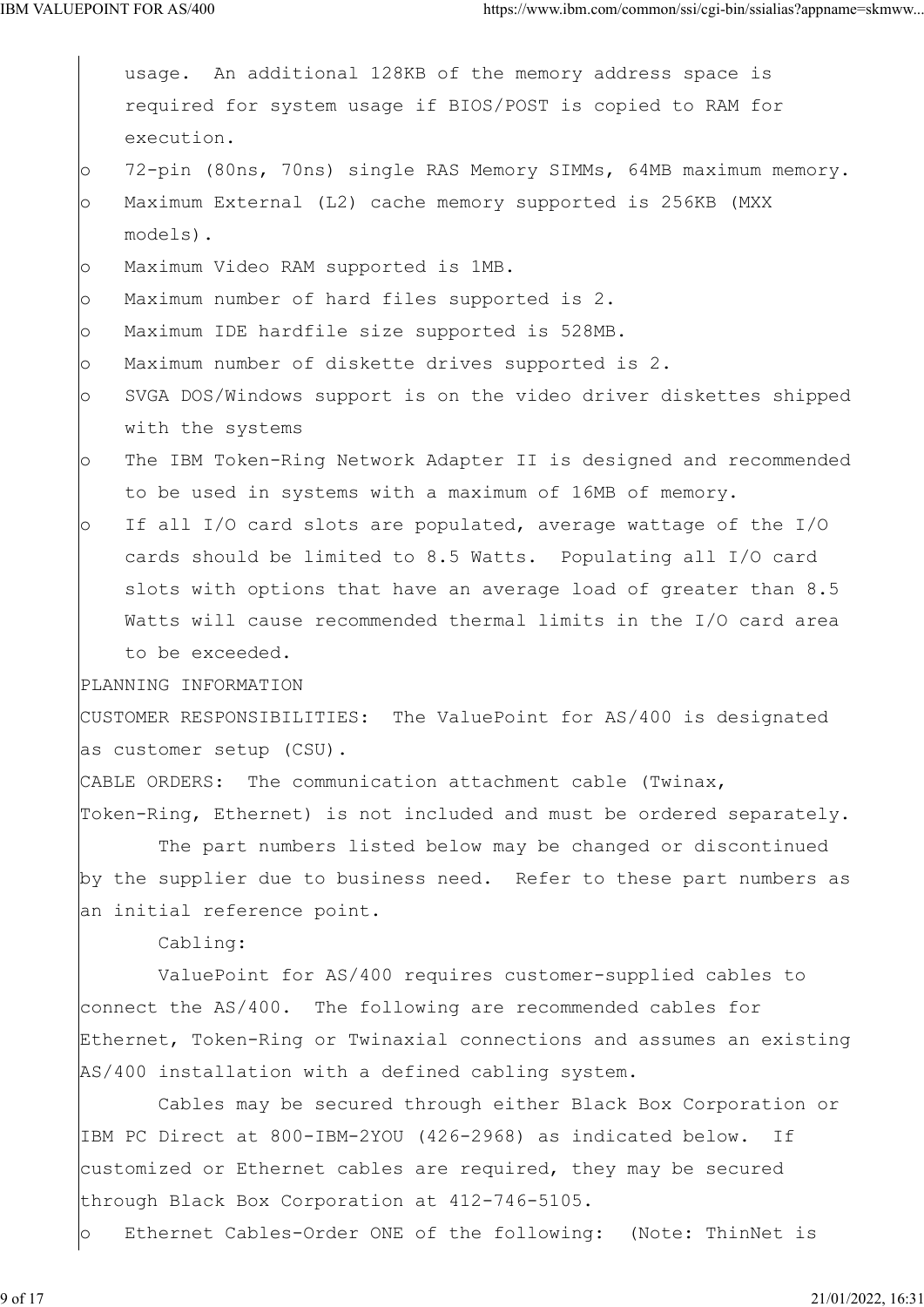used for the 10Base2 Ethernet Adapter)

- ThinNet 20ft coaxial cable with coaxial connectors on each end Black Box Part Number BBM-LCN300-0020-MM
- ThinNet Custom coaxial cable with coaxial connectors on each end Black Box Part Number BBM-LCN300-LENGTH-MM
- 10BASE-T 20ft. cable with RJ-45 connectors on each end Black Box Part Number BBM-EYN735MS-0020-MM
- 10BASE-T Custom cable with RJ-45 connectors on each end Black Box Part Number BBM-EYN735MS-LENGTH-MM
- o Token-Ring Cables-Order One of the following:
	- IBM Token-Ring PC Adapter Cable 8 ft. with a DB9 connector at one end and a IBM Cabling System Type 1 Data Connector at the other IBM Part Number 6339098, Black Box Part Number BBM-EVNTRD9-0008

 (For customers desiring unshielded twisted-pair wiring for attachment to the IBM Token-Ring Network, the following CUSTOM UTP cable is available through Black Box Corporation.)

- UTP 8-foot cable with a DB9 connector on one end and a RJ-45 at the other Black Box Part Number BBM-LT057
- o Twinaxial Cables-Order ONE of the following in addition to the required cable:
	- IBM Enhanced 5250 Display Station Emulation Integrated Cable Assembly (Y Cable), allows connection between the 5250 Emulation Adapter 15-pin D connector and a standard twinaxial cable. IBM Part Number 6403635, Black Box Part Number DBM-EW030

IBM 5250 Emulation Data Connector Cable (Y Cable Alternative), allows connection between the 5250 Emulation Adapter 15-pin D connector and a shielded twisted-pair IBM Cabling System Type 1 Data Connector. IBM Part Number 60G1043

- IBM 5250 Emulation UTP Cable (Y Cable Alternative), allows connection between the 5250 Emulation Adapter 15-pin D connector and an unshielded twisted-pair RJ-11 connector. IBM Part Number 60G1042
- o Sample Cables for the above from Black Box Corporation: Twinaxial Cable (for Y Cable)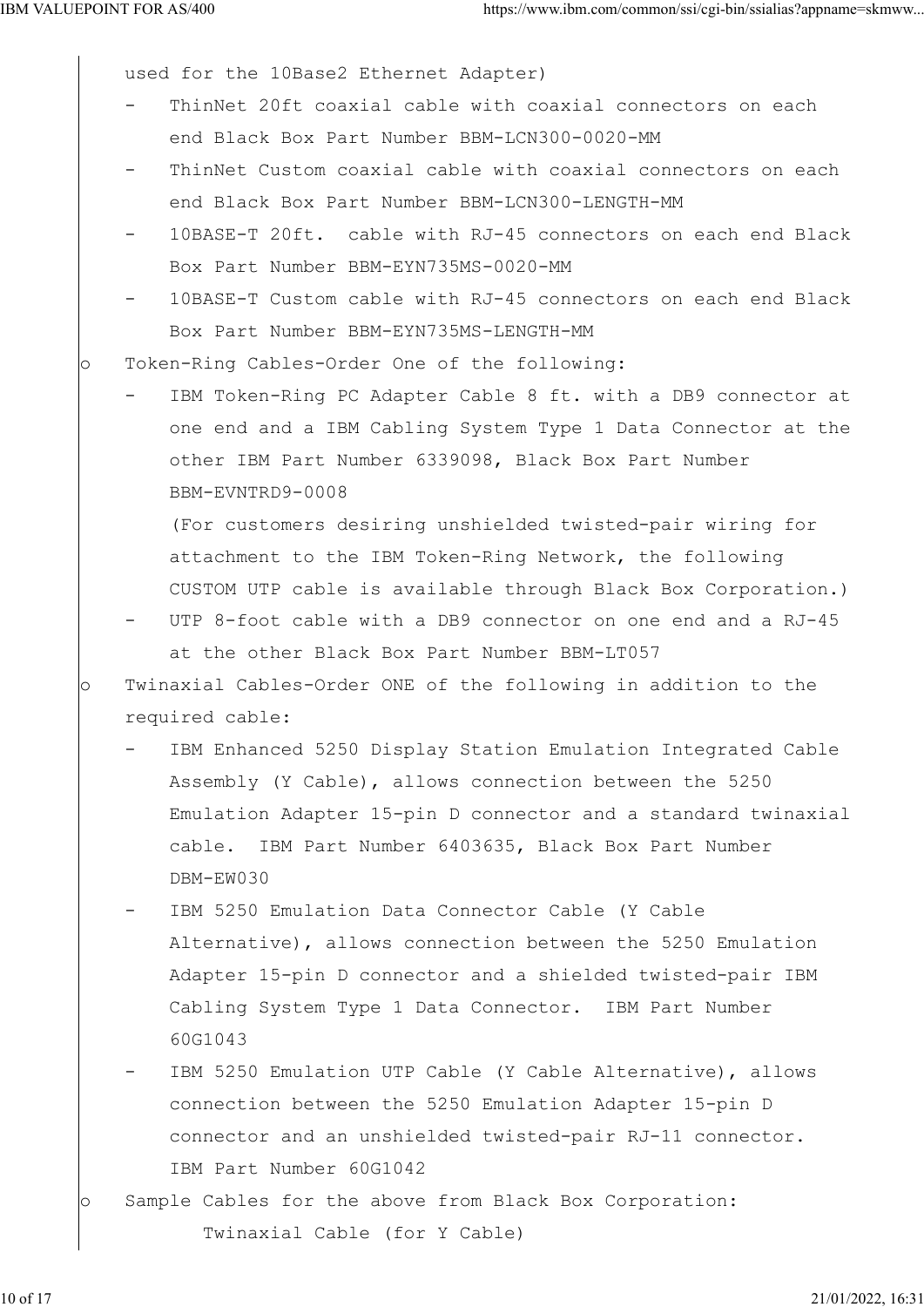- Standard 20 ft. Twinaxial Cable with male connectors on each end Black Box Part Number EWN010-MM-0020
- Custom Twinaxial Cable with male connectors on each end Black Box Part Number EWN010-MM-LENGTH

 Shielded Twisted-Pair Cables for use with IBM 5250 Emulation Data Connector Cable (IBM Part Number 60G1043)

- 30 ft. Shielded Twisted Pair Cable with IBM Cabling System Type 1 Data Connectors on each end Black Box Part Number EVNTRPC-0030
- Custom Shielded Twisted Pair Cable with IBM Cabling System Type 1 Data Connectors on each end Black Box Part Number EVNTRPC-LENGTH
- Unshielded Twisted-Pair Cables for use with IBM 5250 Emulation UTP Cable (IBM Part Number 60G1042) Custom Unshielded Twisted-Pair Cable with RJ-11 jacks on each end Black Box Part Number EYN720MS-MM-LENGTH

HELPWARE (R) SUPPORT

```
o HelpCenter (R)
```
 The customer can ask any questions about the following products by calling the IBM Personal Systems HelpCenter at

800-772-2227.

- ValuePoint for AS/400 Hardware
- IBM DOS 6.1
- Microsoft Windows Version 3.1
- LAN Support Program Version 1.33

 An IBM representative will work with you to answer questions, refer you to other support offerings, including education, and other solutions necessary to ensure customer satisfaction.

o Support is provided for PC Support/400 and RUMBA/400 as follows:

IBM provides a wide range of technical support services designed to help maximize a customer's information system resources by supplementing the technical staff with skilled IBM AS/400 specialists and support services.

 Ongoing technical support services are available for AS/400 products including PC Support/400 and RUMBA/400, for a fee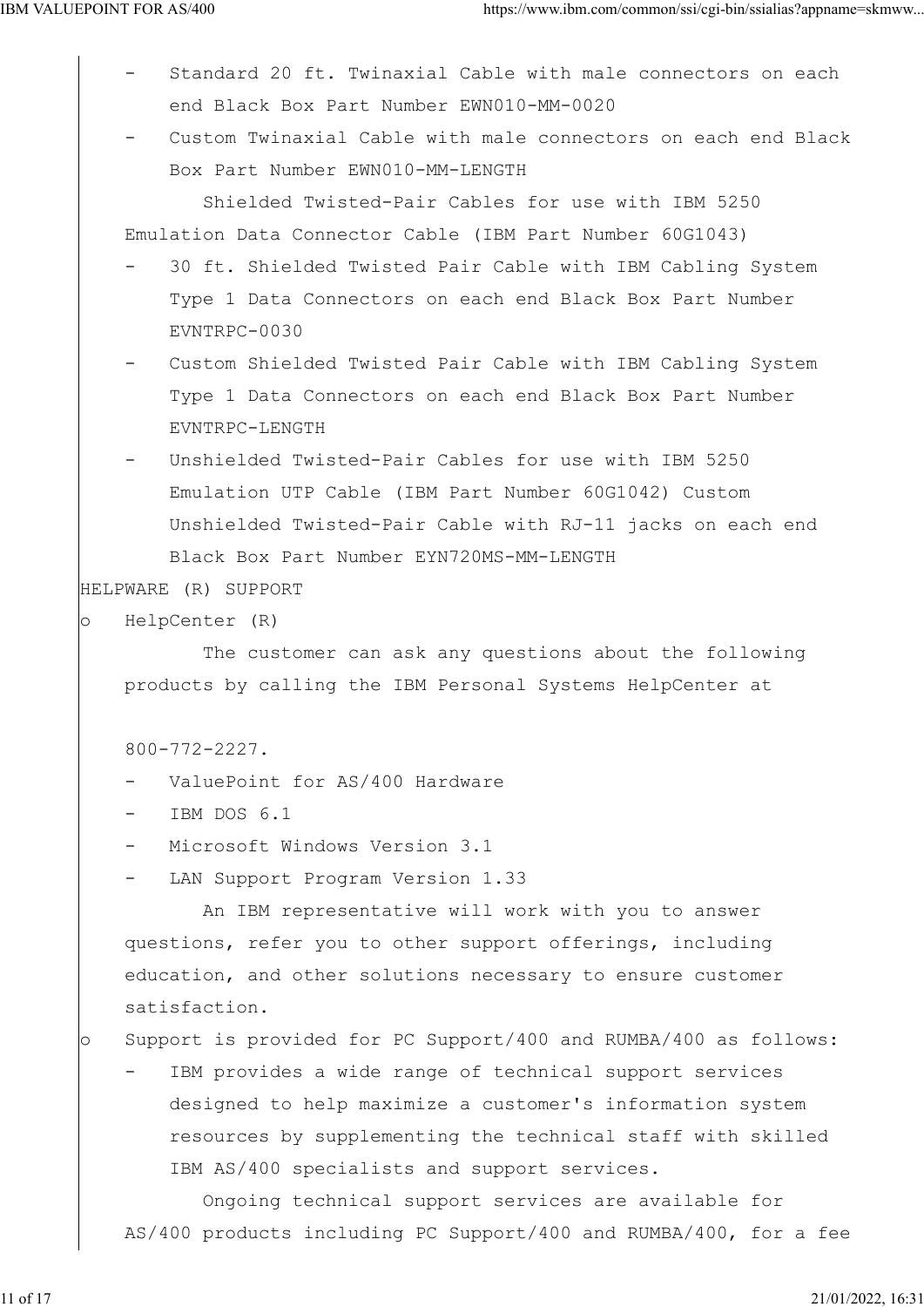on both an hourly and subscription basis from the AS/400 Support Family or your IBM representative. These technical support services include installation support, operational assistance, remote and on-site consulting, system planning and design, project management, development and implementation. For additional information, contact an IBM representative, IBM Business Partner, or call 800-AS400-15 (274-0015) option 5. PACKAGING: PRODUCT SHIPMENT GROUP ValuePoint for AS/400 6381-XXX SYSTEM UNIT CARTON System Unit (6381-XXX) Selected LAN adapter (Twinax, Token-Ring or Ethernet) SHIPMENT GROUP CARTON Setup Sheet Publications packet with diskette. SVGA DOS Driver Publications Line Cord (US and Canada 110V models) Mouse **Monday**  DOS Version 6.1 and Microsoft Windows 3.1 preinstalled. Licensed Program Specifications ValuePoint for AS/400 Setup Directions Publications by LAN adapter type Twinax Enhanced Display Station Emulation Adapter Guide to Operations and Diagnostic Diskette. Token-Ring Local Area Network Support Program Version 1.33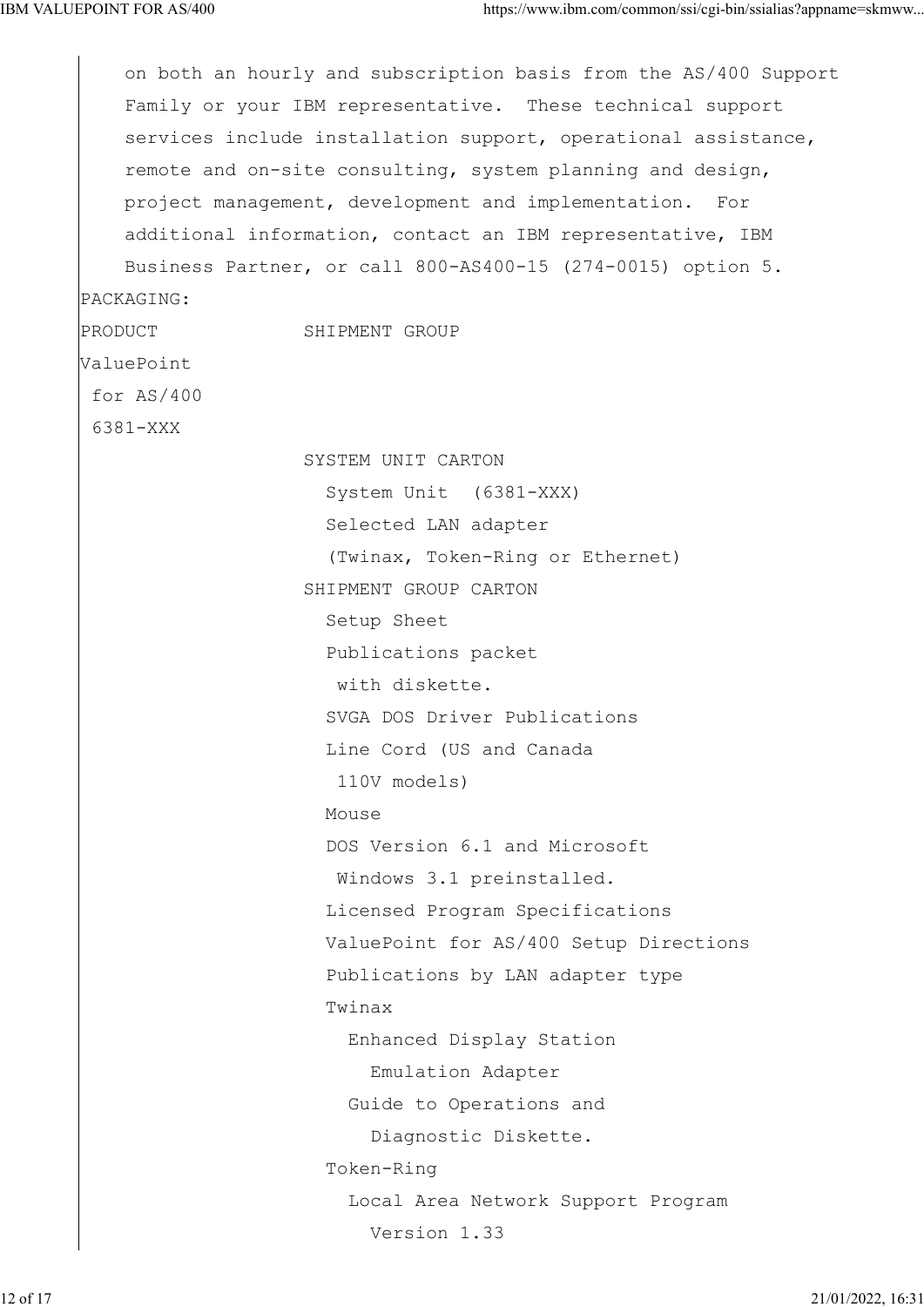Token-Ring Network 16/4 Adapter Hardware Library Guide to Operations Ethernet Local Area Network Support Program Version 1.33 IBM ISA Ethernet Adapters Installation and Testing Instructions KEYBOARD CARTON IBM Enhanced Keyboard (P/N 61G2838) (Default) or IBM Basic Keyboard (P/N 71G4644) NOTE: Diskettes shipped with the product, in addition to the base model, include the backup diskette for the LAN support program (for Token-Ring or Ethernet) and the Diagnostics for communication card. WORLD TRADE CONSIDERATIONS: NLS support is provided for the following countries/languages: o Arabic o Belgian Dutch o Belgian French o Brazilian Portuguese o Bulgarian Cyrillic o Canadian French o Czech o Slovak o Denmark o Finland o France o Germany o Greece o Hungary o Israel o Italy o Latin American Spanish o Netherlands o Norway o Poland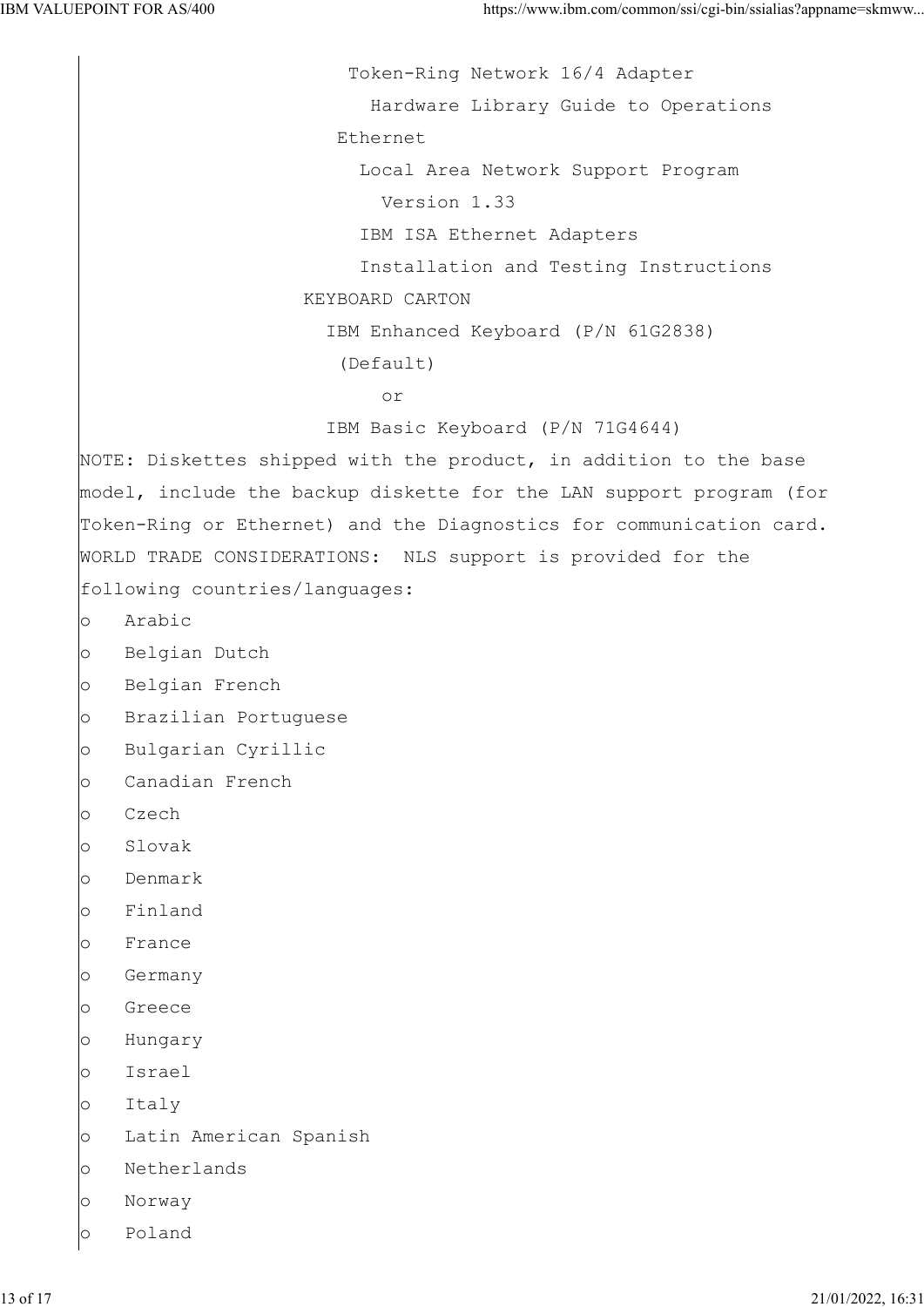o Portugal o Russian Cyrillic o Serbian Cyrillic o South Africa o Spain o Sweden

- o Switzerland French
- o Switzerland German
- o Turkey
- o UK English
- o Yugoslavia

 The NLS support includes PC national language code page support, national language keyboard support, multilingual nomenclature, and translated documentation and machine readable information as required by the individual countries. SECURITY, AUDITABILITY AND CONTROL

Refer to PS/ValuePoint 6381 Hardware Announcement 193-230.

 User management is responsible for evaluation, selection and implementation of security features, administrative procedures and appropriate controls in application systems and communications facilities.

TERMS AND CONDITIONS

VOLUME DISCOUNT: Volume purchasing is not available under the Volume Discounts section of the IBM Customer Agreement.

CUSTOMER FULFILLMENT OPTION APPLIES: Yes.

WARRANTY PERIOD:

o System Hardware -- One year

o DOS, Windows, LAN Support Programs -- Three months.

LICENSING: DOS, Windows and the LAN Support Program are licensed under the terms and conditions of the IBM Program License Agreement. A copy of this agreement is included in the documentation that ships with the system.

 PC Support/400 Workstation V2R2 Feature (5738-PC1) and RUMBA/400 V2R2 Feature (5738-PC1) are licensed under the terms and conditions of the IBM Customer Agreement (ICA). The terms and conditions of these are unchanged, except for Volume Discounting and Testing Period do not apply. Customers must have a licensed copy of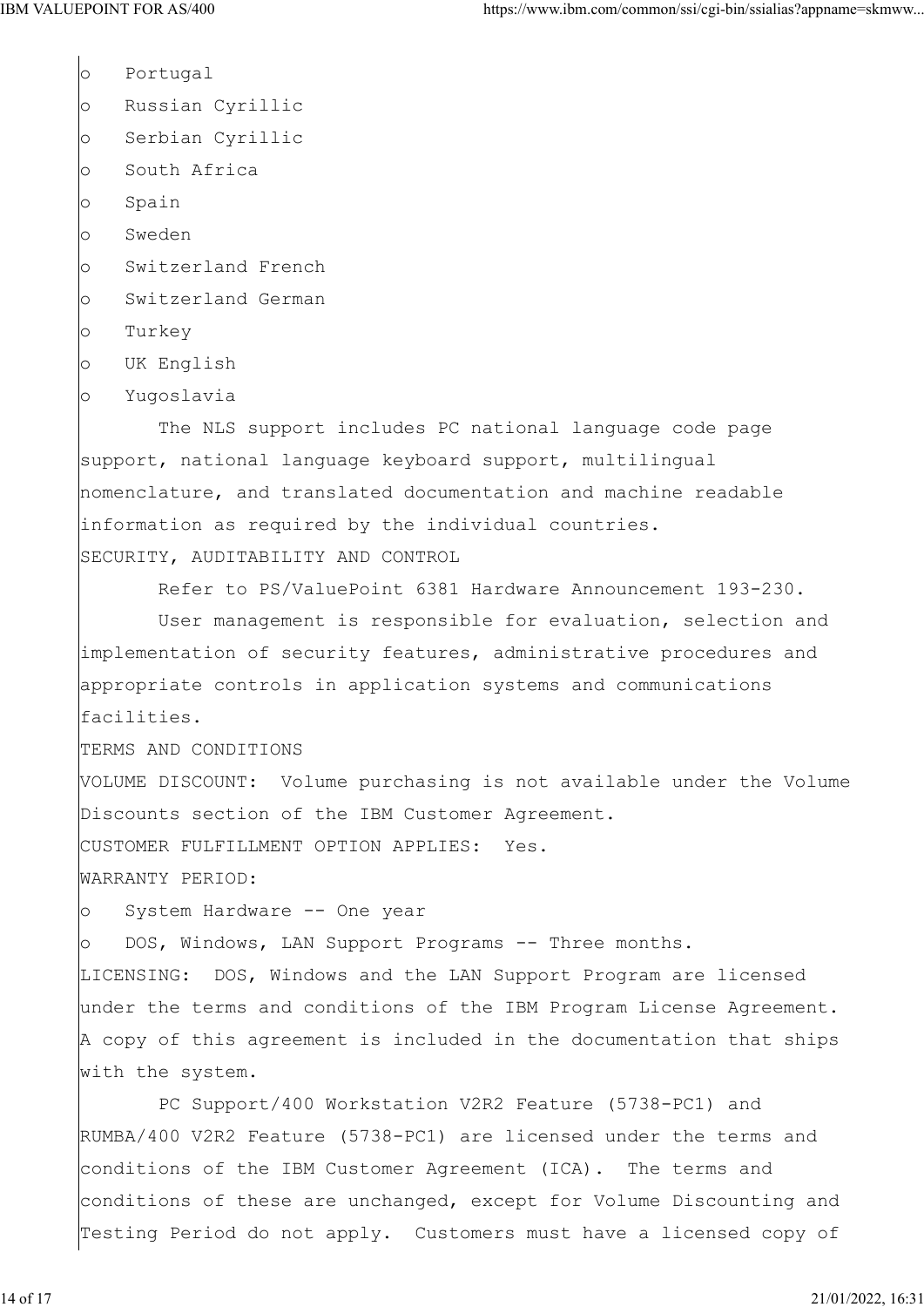PC Support/400. Refer to Software Announcements 292-070, February 18, 1992 and 292-458, September 1, 1992. WARRANTY SERVICE: IBM On-Site Repair (IOR), 8:00 a.m. to 5:00 p.m. Monday through Friday. ALTERNATIVE SERVICE: A warranty upgrade providing coverage 24 hours a day, 7 days a week is available for an additional charge. IBM MAINTENANCE SERVICE (POST WARRANTY): IBM On-Site Repair (IOR), 8:00 a.m. to 5:00 p.m. Monday through Friday. 24 hour-a-day, 7 day-a-week coverage is available for an additional charge. NOTE: Non-IBM products installed in a ValuePoint system either on Warranty or Maintenance Service may be serviced by IBM. Additional service support charges may apply. Refer to the CHARGES section. IBM HOURLY SERVICE RATE CLASSIFICATION: One. IBM Warranty Service, Maintenance Service or IBM Hourly Service may be obtained by calling 800-IBM-SERV (426-7278). IBM Hourly Service is available at the applicable rate and terms, including element exchange price if applicable. VOLUME MAINTENANCE OPTION: None. MID-RANGE SYSTEM OPTION: The announced product is an eligible machine for the Mid-Range System Option of the IBM Customer Agreement (ICA). ELIGIBLE DISCOUNT TYPES THREE-YEAR FIVE-YEAR 6381 5% 5% CORPORATE SERVICE OPTION: The announced product is an eligible machine for the Corporate Service Option of the ICA. DISCOUNT THREE-YEAR FIVE-YEAR Network 7% 7% System 5% 5% 5% 5% EXTENDED MAINTENANCE OPTION: The announced product is an eligible machine under the Extended Maintenance Option\* of the ICA. CENTRAL FACILITY MAINTENANCE SERVICE OPTION: The announced product is an eligible machine for Central Facility Maintenance Service Option\* of the ICA.

The minimum number of machines required to be at the central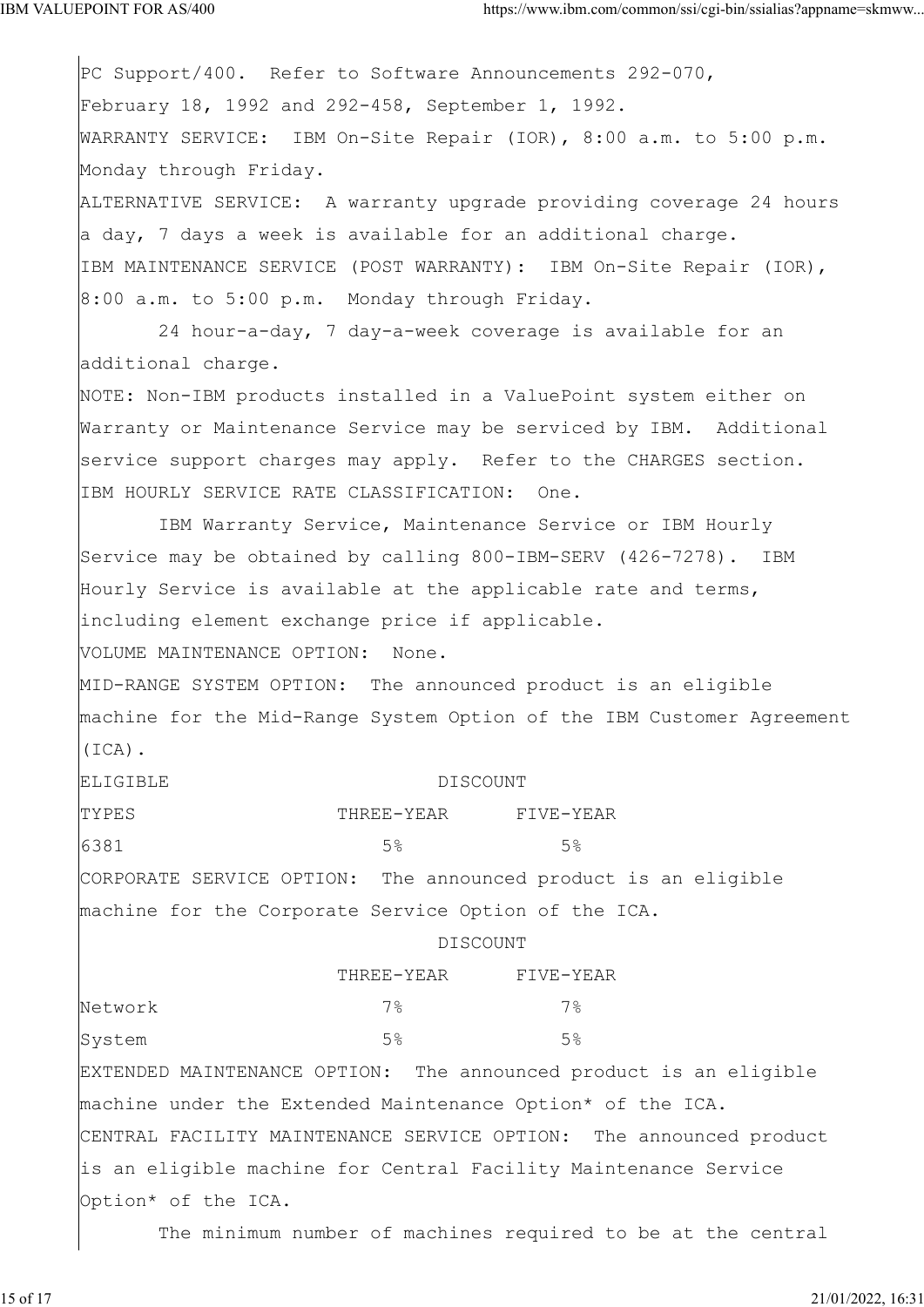facility before requesting maintenance service is six machines. The Additional Maintenance Charge Factor is currently 0.5 hours. The terms and conditions are stated in the Attachment for Central Facility Maintenance Service Option. \* A revised exhibit will be available at a later date. PRODUCT AVAILABILITY STATUS: New product available. FIELD INSTALLABLE FEATURES: Yes. MODEL CONVERSIONS: No. CUSTOMER SETUP: Yes. LICENSED INTERNAL CODE: No. EDUCATION PRICE (EP): An Education Price is available from IBM PC Direct, at 800-IBM-2YOU (426-2968). CHARGES PRODUCT CHARGES: These products are available from IBM Authorized AS/400 Remarketers and from IBM PC Direct. Contact an IBM Authorized AS/400 Remarketer or IBM PC Direct for prices. ALTERNATIVE AND MAINTENANCE SERVICE CHARGES ALTERNATIVE SERVICE CHARGES: Charges to upgrade warranty coverage from 8:00 a.m. to 5:00 p.m., Monday through Friday, to 24 hours a day, 7 days a week. IBM COVERAGE 24 X 7\*: o 6381 Models: \$30. ANNUAL MINIMUM MAINTENANCE CHARGES: CENTRAL FACILITY MACHINE IBM IBM MAINTENANCE TYPE/ ON-SITE COVERAGE CHARGE MODEL (8AM-5PM) (24 X 7\*) (CFMS) 6381 -- FP0 \$120 \$162 \$162 \$114 6381 -- FR0 120 162 114 6381 -- FN0 120 162 114 6381 -- FN1 120 162 114 6381 -- MP0 141 190 133 6381 -- MR0 141 190 133 6381 -- MNO 141 190 133 6381 -- MN1 141 190 133

SERVICE SUPPORT CHARGE FOR NON-IBM PRODUCTS IN VALUEPOINT PRODUCTS: